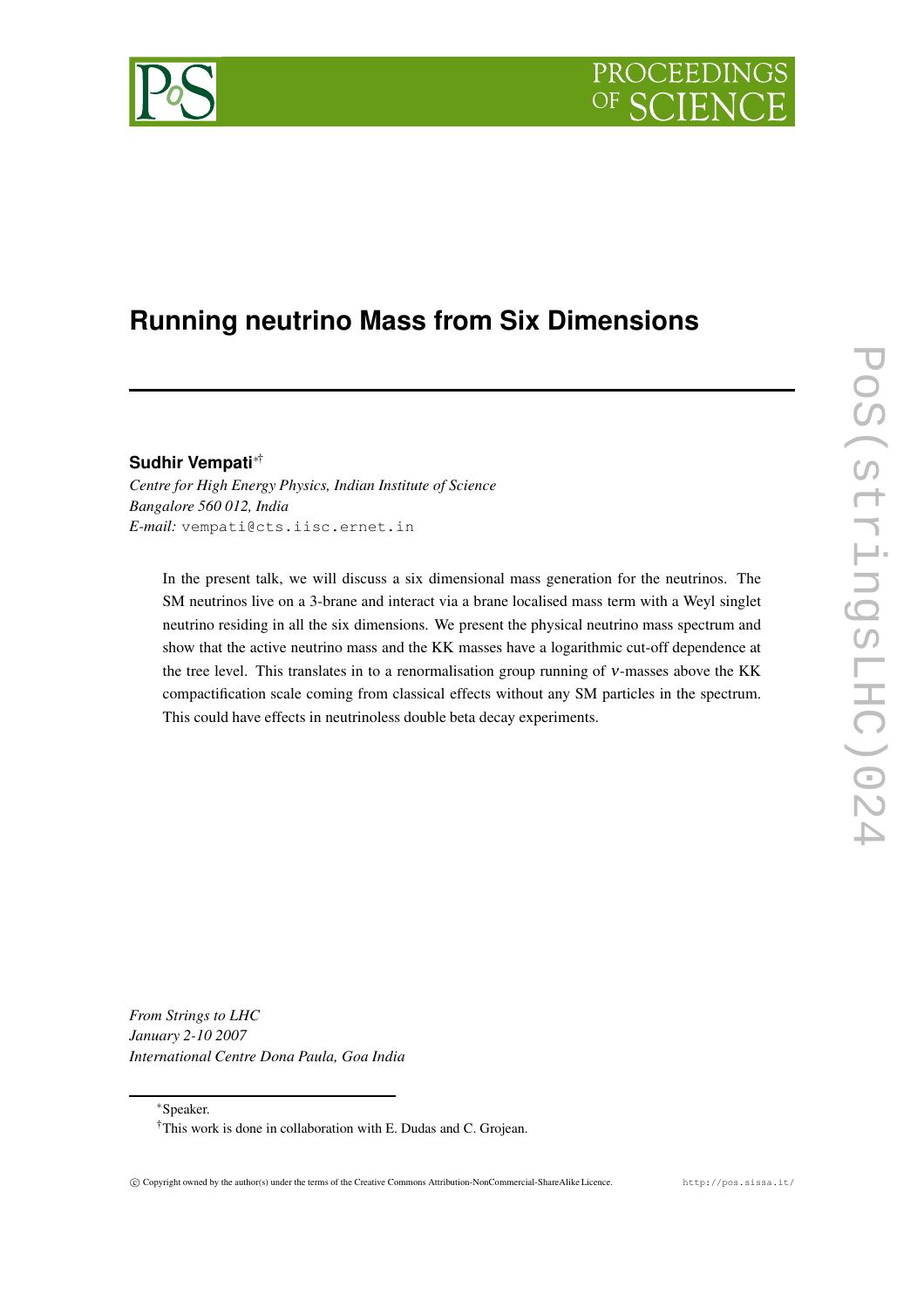#### **1. In a nut shell**

Extra dimensional models have become quite popular in the past few years with the realisation that they could exist at far lower scales compared to the Planck scale, *Mpl*, and thus they could have an impact at the TeV scale physics [1, 2, 3]. Some of the significant implications could be for the gauge coupling unification [4], solutions to the hierarchy problem [1, 3] each having its own phenomenological impact like for example, collider searches [6] and precision measurements of standard electroweak parameters [5].

The existence of the extra spacetime dimensions at some scale closer or higher than the weak scale also gives much scope to build models related to fermion masses and mixings, particularly for light neutrinos [7], qualitatively rather different from the traditional 4D seesaw mechanism [8]. In this case, a singlet neutrino (right handed) could be allowed to propagate in the bulk whereas the SM (left-handed) neutrino would be confined to the 3-brane, leading to new possibilities of neutrino masses and mixing [9, 10, 11]. While this possibility has been explored in detail both in model building as well as in terms of phenomenological analysis [12], most of these studies have been confined to the case where there is only one additional dimension. It is necessary to extend these analysis for higher number of extra dimensions. This is because new features could arise in higher dimensional field theories which could give rise to different phenomenology. In particular, interesting 6D models have been constructed to break the electroweak symmetry through nontrivial Wilson lines [13], to guarantee the proton stability up to dimension fifteen operators [14], to predict the number of chiral generations [15], to provide a dark matter candidate [16], to construct realistic GUT models [17] etc. 6D models have also been constructed to reproduce the neutrino mass spectrum [18].

In the present talk, I will discuss about our work[19] where we have studied the case of neutrino masses in a six dimensional model. In six dimensional models, it has been known for some time that orbifold compactification produces some peculiar properties such as 'tree level' renormalisation of coupling constants [20, 21]. While this has been known for the scalar case for some time, we have studied this property in detail for the case of neutrinos with a brane localized mass term on a  $T^2/\mathbb{Z}_2$  orbifold. We found that the physical neutrino mass (and also higher Kaluza–Klein modes) have a logarithmic divergence related to the brane thickness.

The interpretation of this result is similar to the brane-localized scalar mass term discussed in [21] and it can be renormalised in a similar manner by adding a neutrino Dirac mass brane counterterm. As a result, the neutrino mass runs, more precisely increases with energy, above the compactification scale  $R^{-1}$ , where for simplicity we consider the case of two equal radii. For radii in the eV to MeV range, the effect of this classical running has no counterpart in four dimensions, since it arises without the presence of any new particle charged under the Standard Model gauge group. This can be tested in processes with off-shell neutrinos, like the neutrinoless double beta decay, where the increase in the neutrino mass at GeV energies enhances the amplitude of the process.

#### **2. The Setup**

We have considered a six dimensional space, the two extra dimensions being compact. The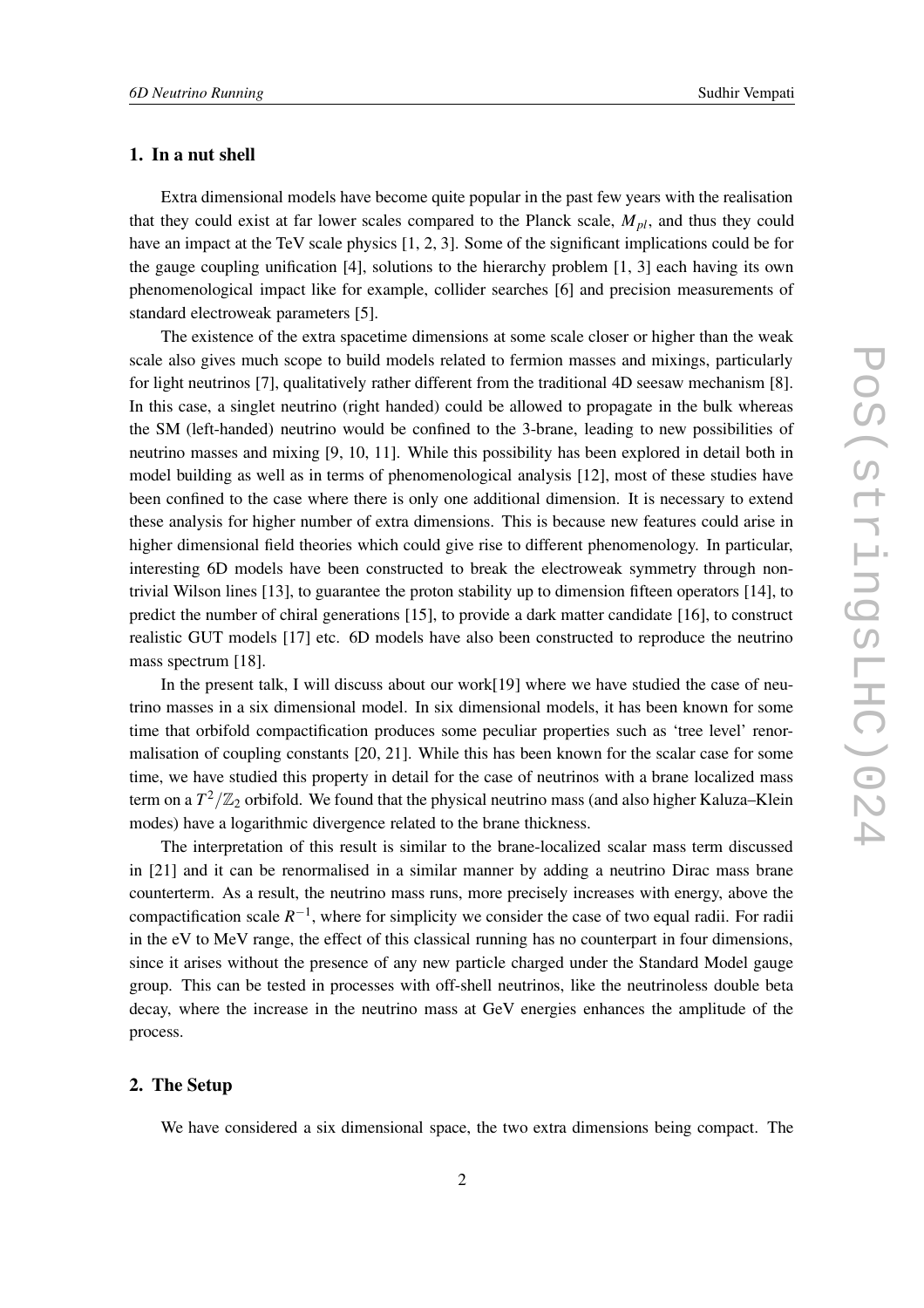compact space is orbifolded on  $T^2/Z_2$ , which acts as an reflection  $(y_1, y_2) \rightarrow (-y_1, -y_2)$ , with  $y_i$ representing the two extra dimensions. This orbifold has four fixed points. These and corresponding  $\mathbb{Z}_2$  transformations of the coordinates around the fixed points are summarised as:

$$
y_1 \to -y_1 \quad y_1 \to -y_1 + 2\pi R_1 \qquad y_1 \to -y_1 \qquad y_1 \to -y_1 + 2\pi R_1 \n y_2 \to -y_2 \qquad y_2 \to -y_2 \qquad y_2 \to -y_2 + 2\pi R_2 \qquad y_2 \to -y_2 + 2\pi R_2 \n (0,0) \qquad (\pi R_1, 0) \qquad (0, \pi R_2) \qquad (\pi R_1, \pi R_2).
$$
\n(2.1)

Finally, lets also note that in complex notation, the action of  $\mathbb{Z}_2$  on the compact space is a twodimensional  $\pi$  rotation,  $Z_2(y_1 + iy_2) = e^{i\pi}(y_1 + iy_2)$ .

#### **2.1 The scalar case**

Before proceeding to the neutrino case, its instructive to study the scalar case as it is much easier to understand the physics. Further, as a starting point, let us set the bulk mass to zero and add a localized mass term at the origin of the 2D compact space. The corresponding action reads<sup>1</sup>:

$$
S = \frac{1}{2} \int d^4x d^2y \, \left( (\partial^M \Phi)(\partial_M \Phi) - h_2 \, \Phi^2 \delta^2(\mathbf{y}) \right) , \tag{2.2}
$$

where  $h_2 > 0$  is a dimensionless coupling in the natural 6D units for which the scalar field  $\Phi$  has dimension two. The coupling  $h_2$  is localized at the origin of the compact space. The field equation is free in the bulk and has a delta function source at the origin

$$
\partial_M \partial^M \Phi + h_2 \Phi \delta^2(\mathbf{y}) = 0.
$$
 (2.3)

#### *The KK spectrum and eigenvalues:*

If the scalar field  $\Phi$  is even under the orbifold action, it can be decomposed on a complete basis formed by the cosine functions:

$$
\Phi(x, \mathbf{y}) = \sum_{(k_1, k_2) \in \mathcal{I}} \langle y_1, y_2 | k_1, k_2 \rangle \phi_{(k_1, k_2)}(x) \tag{2.4}
$$

with

$$
\langle y_1, y_2 | k_1, k_2 \rangle = \frac{1}{\sqrt{2\pi^2 R_1 R_2}} \frac{\cos\left(\frac{k_1}{R_1} y_1 + \frac{k_2}{R_2} y_2\right)}{\sqrt{2^{\delta_{k_1 0} \delta_{k_2 0}}}} \,, \tag{2.5}
$$

The indices  $k_{1,2}$  belong to the set  $\mathscr I$ 

$$
\mathscr{I} = \{(0,0), (1...\infty,0), (0,1...\infty), (1...\infty,1...\infty), (1...\infty, -\infty,...-1)\}.
$$
 (2.6)

The scalar action (2.2) then takes the following form after integration over the two extra dimensions

$$
\mathscr{L} = \mathscr{L}_{kin} - \frac{1}{2} \sum_{(k_1, k_2) \in \mathscr{I}} \left( \frac{k_1^2}{R_1^2} + \frac{k_2^2}{R_2^2} \right) \phi_{(k_1, k_2)}^2 - \frac{\bar{m}^2}{2} \left( \sum_{(k_1, k_2) \in \mathscr{I}} \frac{\sqrt{2}}{\sqrt{2^{\delta_{k_1 0} \delta_{k_2 0}}}} \phi_{(k_1, k_2)} \right)^2, \tag{2.7}
$$

<sup>1</sup>We are using <sup>a</sup> (+,−,−,−,−,−) metric. The index *<sup>M</sup>* denotes bulk coordinates and runs from <sup>0</sup>,1,2,3,5,6, while  $\mu = 0, 1, 2, 3$  denotes brane coordinates. Finally,  $\partial_{1,2}$  is a short-handed notation for  $\partial_{y_{1,2}}$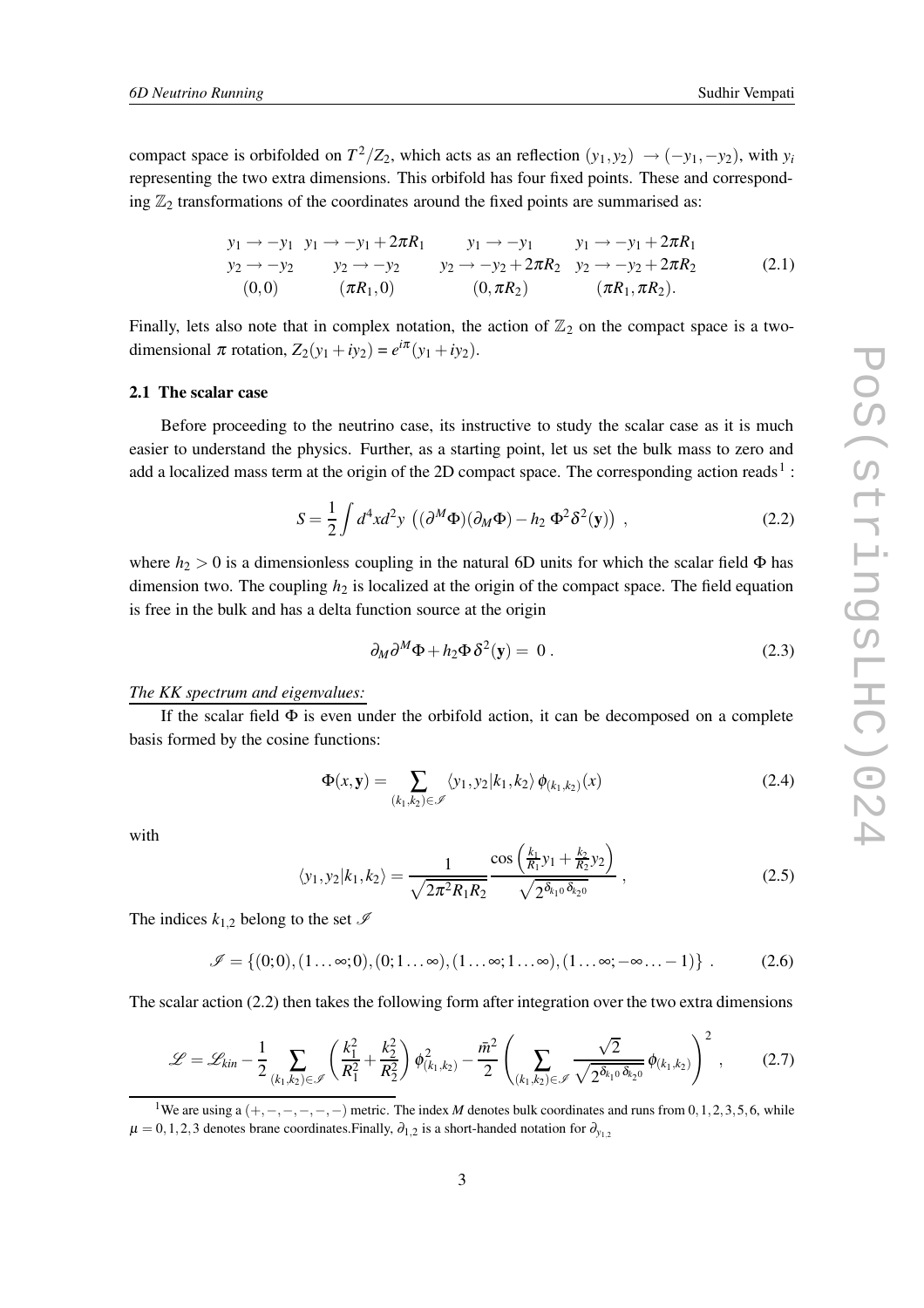where

$$
\bar{n}^2 \equiv \frac{h_2}{4\pi^2 R_1 R_2} \tag{2.8}
$$

is the naive (volume suppressed) four dimensional lightest scalar mass, which is typically of the order and slightly smaller than the compactification mass scale. The mass term of the 4D action (2.7) is

 $\mathbf{r}$ 

$$
\mathcal{L}_{\text{mass}} = -\frac{1}{2} \sum_{(k_1,k_2),(p_1,p_2)\in\mathscr{I}} \phi_{(k_1,k_2)} \mathscr{M}_{(k_1,k_2),(p_1,p_2)}^2 \phi_{(p_1,p_2)} \tag{2.9}
$$

with the mass matrix given by

$$
\mathscr{M}^2_{(k_1,k_2),(p_1,p_2)} = \frac{2\bar{m}^2}{\sqrt{2^{\delta_{k_1 0}} 2^{\delta_{k_2 0}}}} + \left(\frac{k_1^2}{R_1^2} + \frac{k_2^2}{R_2^2}\right) \delta_{k_1,p_1} \delta_{k_2,p_2} . \tag{2.10}
$$

The diagonalization of this mass matrix will define the KK mass eigenstates. The eigenvalues and eigenvectors of the mass matrix (2.10) are given by the characteristic equation

$$
\mathcal{M}^2 \Psi_m = m^2 \Psi_m,\tag{2.11}
$$

where  $m^2$  represents the eigenvalues and Ψ is the eigenvector in the basis  $|k_1, k_2\rangle_{(k_1,k_2)\in\mathscr{I}}$  defined in the previous section ( $\Psi_{(k_1,k_2)} = \langle k_1, k_2 | \Psi_m \rangle$ ). This leads to the eigenvalue equation after some algebra:

$$
\frac{1}{\bar{m}^2} = \sum_{k_1, k_2 = -\infty}^{\infty} \frac{1}{m^2 - k_1^2 / R_1^2 - k_2^2 / R_2^2} \,. \tag{2.12}
$$

Note that, here, the sums have been conveniently rewritten from  $k_i = -\infty$  to  $+\infty$ . From this equation, we can obtain an estimate for the lightest eigenvalue in the large radii limit  $(m < R^{-1})$ . This is given by :

$$
\frac{1}{m^2} = 4\pi^2 R_c^2 \left( \frac{1}{h_2} + \frac{1}{4\pi} \ln(\Lambda^2 R_c^2) \right),\tag{2.13}
$$

where we have introduced the logarithmic cut-off  $\Lambda$  and also considered equal radii limit for simplicity  $R_1 = R_2 = R_c$ ,  $R_c$  denoting the compactification radius. The interpretation of the logarithmic divergence in the sum, which in turn enters our eigenvalue equation can be understood by realising that the brane localised couplings do run in the sense of four dimensional renormalisation group running[20, 21]. The coupling  $h_2$  is interpreted as the value of the coupling at the high cut-off scale, Λ. For energies lower than the cut-off scale and larger the compatification scale, the running of the mass eigenvalue can be observed. Below the compactification scale, there is no running present and the eigenvalue just takes a constant profile in energy.

#### **3. The Case of the Neutrino in 6D**

Let us now concentrate on the case of a neutrino in a 6D bulk with a brane localised mass term. As we will see soon, the eigenvalue equation in this case will reduce to the one we have already encountered in the scalar case. Before deriving the eigenvalues, let us first describe our framework in more detail. We will assume that the Standard Model fermions are restricted to the 4D brane whereas a singlet 6D Weyl neutrino is free to propagate in the full six dimensional space. In 6D,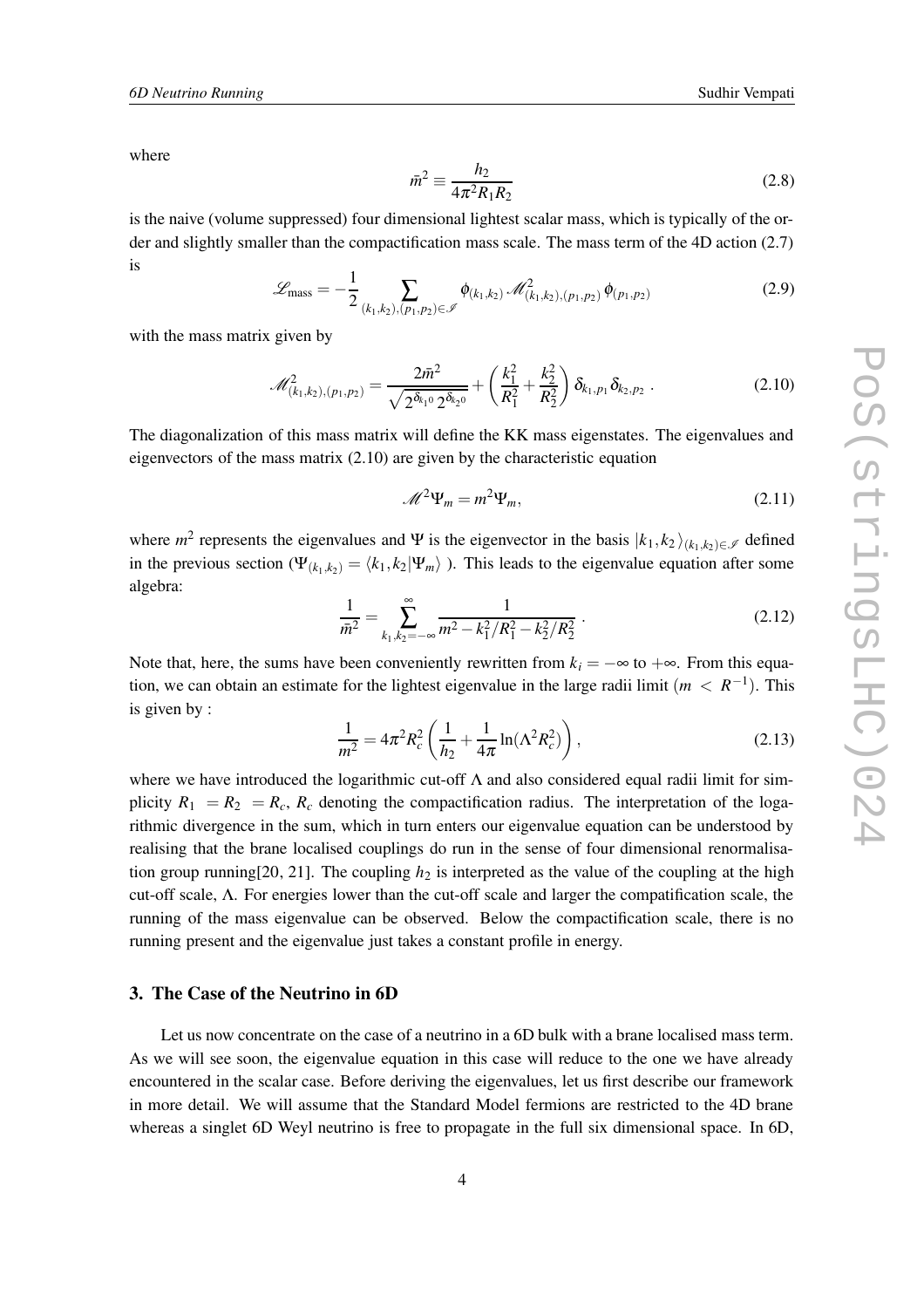the Weyl fermion is an eight component spinor. Decomposing it into two four-component 4D Weyl spinors, the orbifold  $\mathbb{Z}_2$  action becomes

$$
\Psi = \begin{pmatrix} \lambda_1 \\ \lambda_2 \end{pmatrix}, \quad \mathbb{Z}_2 \lambda_1(\mathbf{y}) = \lambda_1(-\mathbf{y}), \mathbb{Z}_2 \lambda_2(\mathbf{y}) = -\lambda_2(-\mathbf{y}). \tag{3.1}
$$

This allows us to write a brane localized coupling between the SM left-handed neutrino and the even fermion  $\lambda_1$ :

$$
\int d^4x \ \left( h \,\overline{v}_L \lambda_1(\mathbf{y} = 0) H + h.c. \right) \,, \tag{3.2}
$$

where *H* is the 4D Higgs field and *h* is the Yukawa coupling. The mass dimensions of  $\Psi$ ,  $v_L$ , *H* are respectively 5/2,3/2 and 1. Written in two-component spinor notations, the 6D lagrangian takes the form :

$$
\mathcal{L} = -i\lambda_1 \sigma^{\mu} \partial_{\mu} \bar{\lambda}_1 - i\lambda_2 \sigma^{\mu} \partial_{\mu} \bar{\lambda}_2 + \lambda_1 (\partial_5 + i\partial_6) \lambda_2 - \bar{\lambda}_2 (\partial_5 - i\partial_6) \bar{\lambda}_1 + g_2 (\nu_L \lambda_1 + \bar{\nu}_L \bar{\lambda}_1) \delta^2(\mathbf{y}),
$$
 (3.3)

where, we have now introduced  $g_2 = h\langle H \rangle$  the brane-localized 'Dirac' neutrino mass parameter which actually, in analogy with the scalar case, is a dimensionless parameter. One can easily combine the first order equations of motion from the above lagrangian eq.(3.3) to obtain an uncoupled second order differential equation that is nothing but the Klein–Gordon equation in 6D:

$$
\left(\partial_{\mu}\partial^{\mu}-\partial_{5}^{2}-\partial_{6}^{2}\right)\lambda_{1}(x,y)+g_{2}^{2}\lambda_{1}(x,y)\delta^{2}(y)=0
$$
\n(3.4)

and therefore our fermionic problem with brane localized Dirac mass term is reduced to the one of the bulk scalar field with brane localized mass term studied in the previous section. Infact, proceeding in the similar manner as in the scalar case, *i.e*, by using the KK reduction of the fermionic fields, we can explicitly derive the resultant eigenvalue equation, which has the same form as the one for the scalar case:

$$
\frac{1}{\bar{m}^2} = \sum_{k_1, k_2 = -\infty}^{\infty} \frac{1}{m^2 - k_1^2 / R_1^2 - k_2^2 / R_2^2} \,. \tag{3.5}
$$

#### **3.1 Majorana Case**

In the previous subsection, we have concentrated on the case where the neutrinos are of Diractype. Let us now consider the Majorana case which requires violation of lepton number. Note that there are two ways to break the lepton number : *(a)* Breaking the lepton number on the brane by introducing on the brane a lepton number violating mass term for the singlet neutrino; *(b)* Breaking the lepton number in the bulk through a bulk Majorana mass for the singlet neutrino. We will directly present the eigen value equations of these two cases in the following. Let us first study the case  $(a)$  and let us add the lepton number violating mass term  $M_0$  on the brane

$$
\int d^4x \, d^2y \left( M_0 \, \lambda_1 \lambda_1 + h.c \right) \, \delta^2(\mathbf{y}) \; . \tag{3.6}
$$

Notice that actually from a 6D perspective  $M_0$  has mass dimension  $-1$ , whereas after the KK expansion the physical mass parameter is  $M_0/(4\pi^2 R_1 R_2)$ . Similar to the Dirac mass considered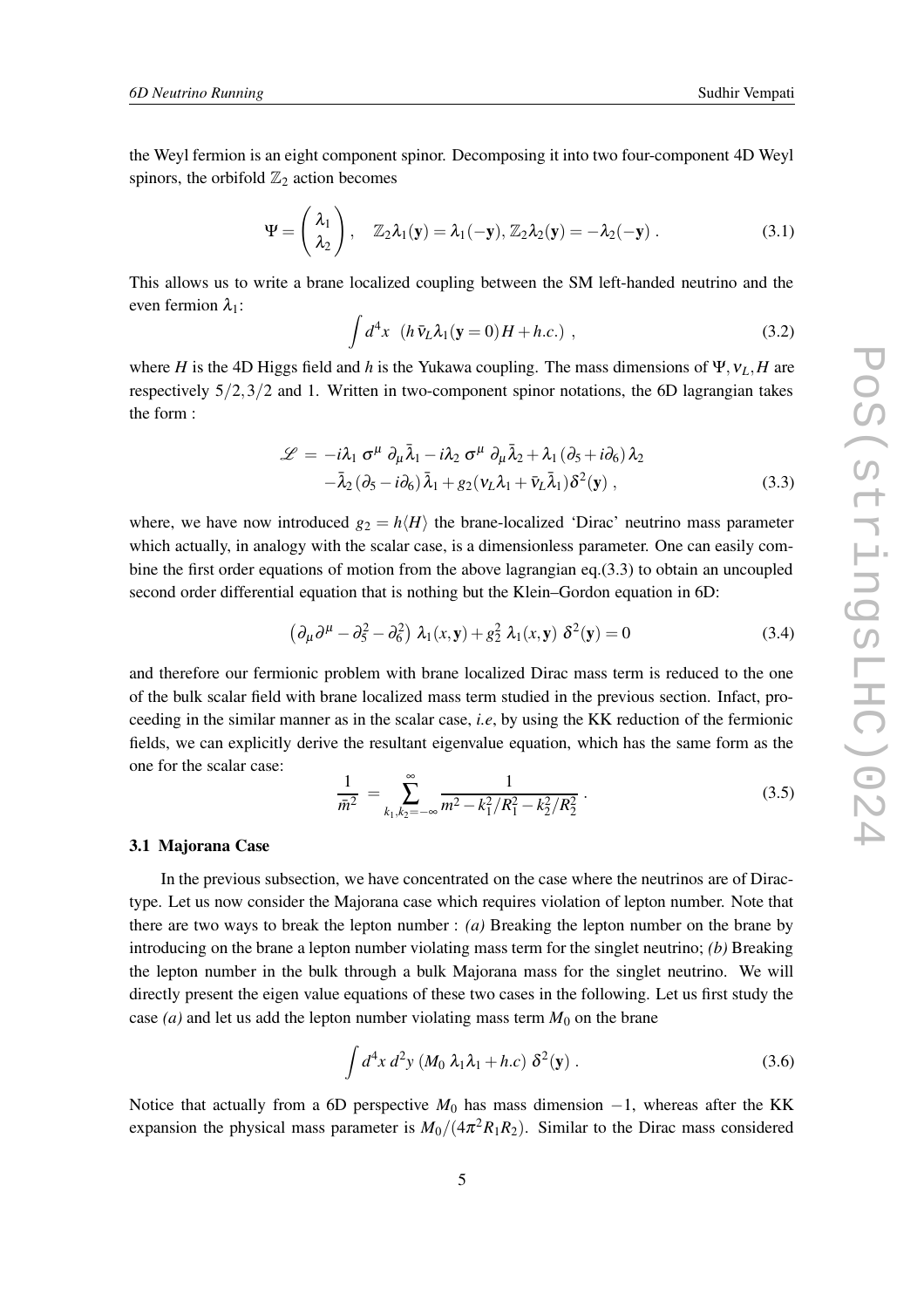previously, all phases in the Kaluza–Klein complex masses can be redefined away and have no physical meaning. By a straightforward generalisation of the previous diagonalisation, we find the eigenvalue equation

$$
\frac{1}{\bar{m}^2 + mM_0/(4\pi^2 R_1 R_2)} = \sum_{k_1, k_2 = -\infty}^{\infty} \frac{1}{m^2 - k_1^2/R_1^2 - k_2^2/R_2^2}.
$$
(3.7)

By considering again for simplicity the case of two equal radii  $R_1 = R_2 = R_c$  and evaluating as before the double sum by keeping the leading IR and UV contributions, we find in the large radii limit

$$
\frac{1}{m^2} = 4\pi^2 R_c^2 \left( \frac{1}{g_2^2 + mM_0} + \frac{1}{4\pi} \ln(\Lambda^2 R_c^2) \right) . \tag{3.8}
$$

The natural interpretation is again in terms of the running of the physical mass

$$
\frac{1}{m^2(\mu)} = \frac{4\pi^2 R_c^2}{(g_2^2 + mM_0)(\mu)}.
$$
\n(3.9)

The case of the brane Majorana mass is the simplest but also the most problematic, since due to the double volume suppression the lepton number violation, is small. The case of the bulk Majorana mass *M* is more subtle. First of all, a standard Majorana, Lorentz invariant mass in 6D, Ψ¯ *<sup>C</sup>*Ψ cannot be written for a Weyl fermion, since it mixes 6D Weyl fermions of opposite chiralities. On the other hand, a Majorana mass term involving only a 6D Weyl fermion, of the form  $\bar{\Psi}^C\Gamma_6\Psi$  can be written, at the expense of breaking the 6D Lorentz symmetry which could be considered as being spontaneously generated by the vev of some vector field. In this case, it is not possible anymore to eliminate the phases in the KK masses by field redefinitions, even for real Majorana mass. Interestingly enough, the interplay between Kaluza–Klein masses and bulk Lorentz violating Majorana mass generates CP violation. This observation could be related to previous proposals to relate the CP symmetry to discrete subgroups of a higher-dimensional Lorentz group. The eigenvalue equation in this case is

$$
\frac{g_2^2}{4\pi^2 R_1 R_2} \sum_{k_1,k_2=-\infty}^{\infty} \frac{1}{m - M - ik_1/R_1 + k_2/R_2} = m.
$$
 (3.10)

Let us now try to see the significance of the logarithmic running with some realistic numbers. Fig. 1 plots the running of the neutrino mass-squared with the energy for the Dirac case. We have taken the radii to be of the order of 1 eV<sup>-1</sup> with the fundamental Planck scale  $M_{\star}$  taken to be around 100 TeV, in order to recover the 4D Planck scale  $M<sub>P</sub>$  through the standard relation  $R_1R_2M_{\star}^4 = M_P^2$  [1]. Note that these numbers are close to the present limits from cosmology on the size of two large extra dimensions. The coupling  $g_2$  is set to one at the cutoff (microscopic) scale. From the figure, we see that the neutrino mass changes by at least a factor of 3 while running with the radius. Below  $R^{-1}$ , there is no logarithmic running anymore and the masses keep their values at the compactification scale. This explains the horizontal line below  $R^{-1}$ . We interpret this result as follows. The pole of the propagator, defines the physical mass of the neutrino which is equivalent to the 'running' eigenvalue evaluated at  $R^{-1}$ . As long as neutrinos are 'on-shell', they carry this mass. The 'running' neutrino masses on the other hand varies with the off-shell momentum. Experimentally, the effect of this 'running' could be possibly seen in processes where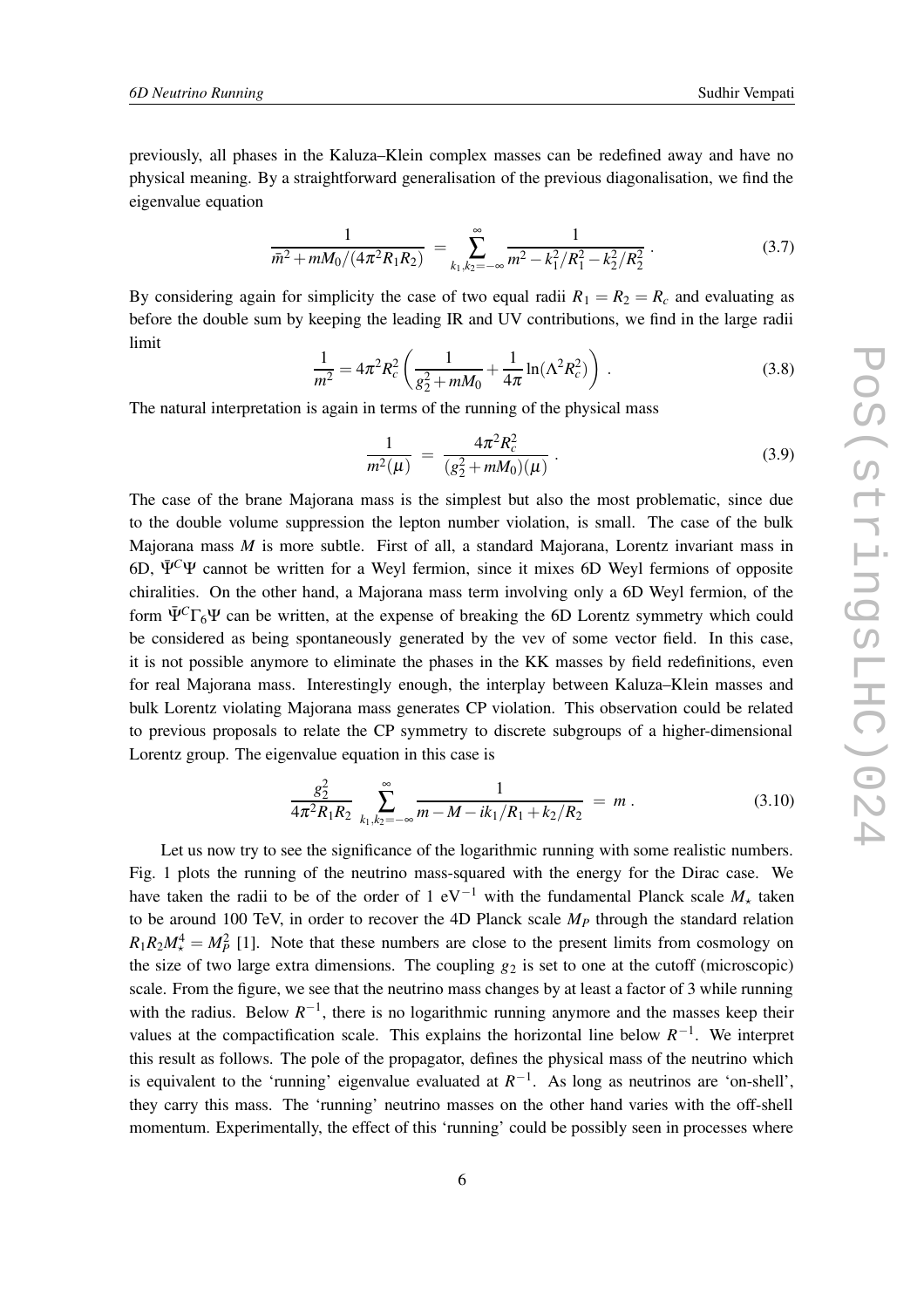

**Figure 1:** Running of the neutrino squared masses with the energy. We have chosen  $\Lambda = 10^5$  GeV,  $g_2 = 1$ , and  $R_1 = R_2 = 1 \text{ eV}^{-1}$ . The running occurs between the cutoff scale and the compactification scale. Below the compactification scale, there is not running anymore.

neutrinos are off-shell. The best probed process in this regard is neutrinoless double beta decay which involves lepton number violating neutrino masses. We note only that as long as the lepton number is violated by Majorana masses and the running of the Dirac masses does occur, this is enough to have observable effects due to the running between the pole mass and the off-shell momentum, of the order the nucleon mass, in the neutrinoless double beta decay diagrams.

#### **4. Neutrino oscillations**

Lets now consider the interesting phenomena of neutrino oscillations. Generally, the gauge neutrino eigenstates  $v_f$  are related to the set of mass eigenstates  $\tilde{v}_i$  through a unitary mixing matrix *U* as

$$
\mathbf{v}_f = \sum_i U_{fi} \tilde{\mathbf{v}}_i \,, \tag{4.1}
$$

where the matrix  $U$  is extracted from the neutrino mass matrix. The probability of oscillation between two gauge eigenstates  $v_f$  and  $v'_f$  after a time *t* is given by

$$
P_{f \to f'}(t) = \sum_{i} |U_{fi} U_{f'i}|^2 + 2 \sum_{i > j} \text{Re} \left( U_{fi} U_{f'i}^* U_{fj}^* U_{f'j} e^{[i(E_j - E_i)t]} \right) , \qquad (4.2)
$$

where  $E_i = \sqrt{p^2 + m_i^2}$  is the energy of the mass eigenstate  $\tilde{v}_i$ . Of a particular interest for our case where the active neutrinos oscillates into bulk states is the survival probability after a time *t*, given by

$$
P_{f \to f}(t) = \left| \sum_{i} |U_{fi}|^2 e^{iE_i t} \right|^2.
$$
\n(4.3)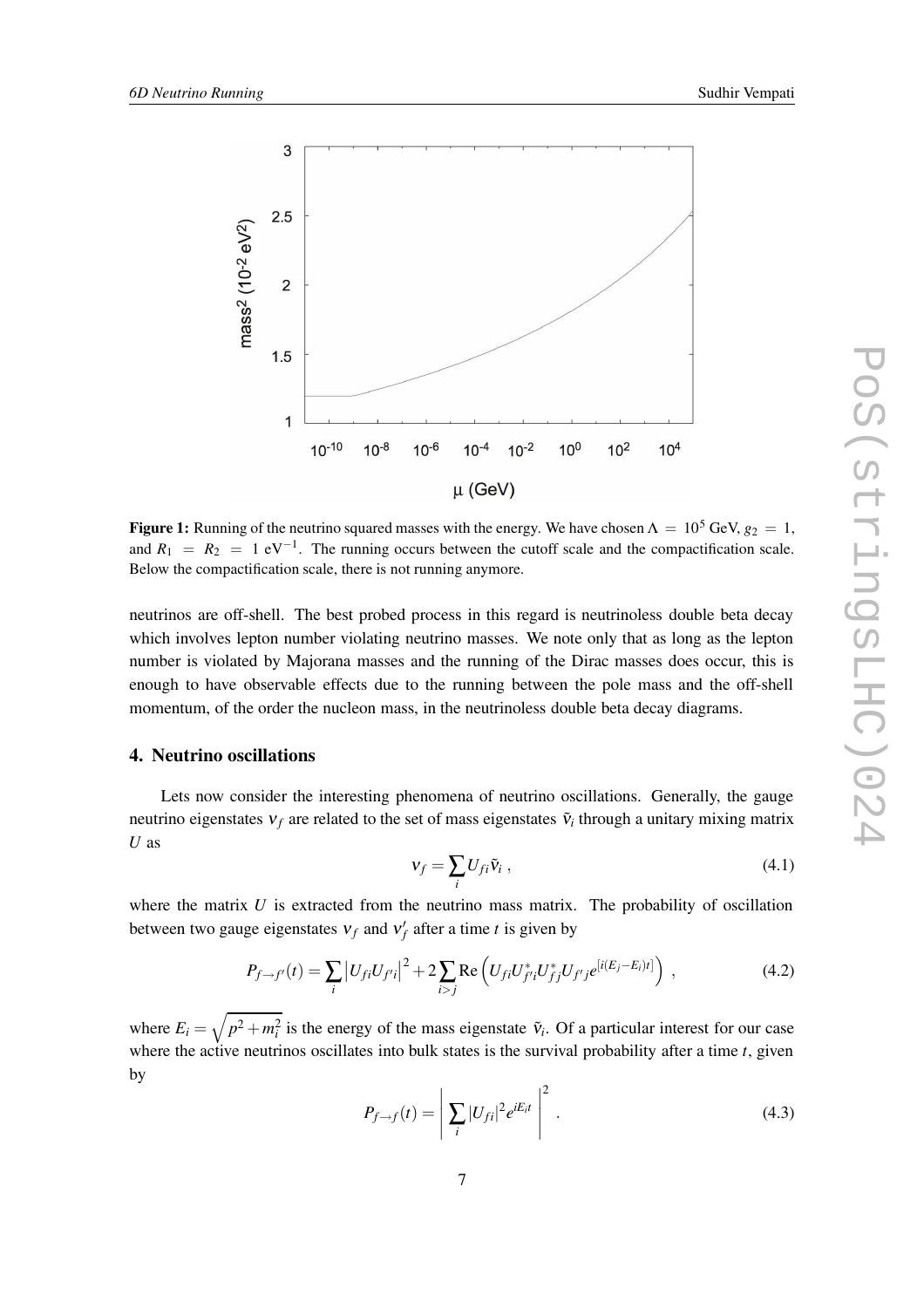We consider in the following the case of the Dirac neutrinos discussed in the previous section. We can explicitly derive the neutrino oscillation probability using the eigenvalues and eigenvalues of the (doubly) infinite neutrino mass matrix in the KK basis. The active neutrino survival probability, in the non-relativistic approximation, is given by the formula [9, 19]

$$
P_{v_L \to v_L}(t) = \left| \sum_{(k_1, k_2) \in \mathcal{I}} \frac{2}{N_{(k_1, k_2)}} e^{i \frac{m_{(k_1, k_2)}^2 t}{2p}} \right|^2 = \left| \sum_{k_1, k_2 = -\infty}^{\infty} \frac{2^{\delta_{k_1 0} \delta_{k_2 0}}}{N_{(k_1, k_2)}} e^{i \frac{m_{(k_1, k_2)}^2 t}{2p}} \right|^2.
$$
 (4.4)

The factor 2 in the first sum accounts for the fact that each massive state corresponds to a Dirac neutrino. An approximate estimation of the normalisation factors  $N_{(k_1,k_2)}$  gives the result

$$
N_{(k_1,k_2)} \simeq \frac{2\bar{m}^2}{m_{(k_1,k_2)}^2} \tag{4.5}
$$

where  $m_{(k_1,k_2)}$  are the KK masses. We can anticipate from (4.5) some similarities and also some differences between the 5D and the present 6D case. Like in the 5D case [9], for large KK masses  $N_i \sim m_i^2$  and the active neutrino mostly oscillates into the lowest mass states. In the 6D case, on the other hand, the 'degeneracy' of the massive states is higher than in 5D and the decoupling of the massive states is slower than in 5D. Numerically too, we find similar behaviour. For a relatively small number of states,  $P(t)$  is always smaller than 1. In fact, even  $P(0)$  is smaller than 1, unless one sums over all the states.  $P(t)$  oscillates with *t*, though it is always remaining smaller than  $P(0)$ . The oscillations become more rapid as we sum over more and more states. Finally lets note that the brane Majorana case can simply be recovered from the previous expressions by the replacement  $m^2 \rightarrow m^2 + m_i M_0.$ 

Further, in order to have sizable running the active neutrinos are required not to be much lighter than the sterile neutrinos, the oscillations into the bulk sterile states are constrained by the existing experimental data. The two flavour active-sterile oscillations can be suppressed by choosing a sufficiently small coupling  $h_2$ . For example, for  $h_2 = 0.05$  we find (for  $\Lambda = 100$  GeV) and summing up to first 200 states that the survival probability of the active neutrinos can stay around 70%. The survival probability obviously decreases as  $h<sub>2</sub>$  increases. When other active flavours are added, since mass differences for active neutrinos  $\Delta m_{v_e v_\mu}^2$ ,  $\Delta m_{v_e v_\tau}^2 \ll R_c^{-2} \sim eV^2$ , for small values of the coupling *g*<sub>2</sub> and for all KK states the mass differences  $m_{\nu_i}^2 - m_{KK}^2 \gg \Delta m_{\nu_e \nu_\mu}^2, \Delta m_{\nu_e \nu_\tau}^2$ . In this case, the oscillations into sterile neutrinos are subdominant with respect to active neutrino oscillations.

#### **5. Discussion**

In this talk, we have presented a model for neutrino mass generation where a 6D Weyl neutrino interacts with the 4D SM neutrinos through a brane localised mass term. We have shown that the brane localised coupling gets renormalised with energy (in the 4D sense) at the tree level. In our work[19], we find this result by two different methods. First by diagonalizing the (infinite) mass matrix in the KK basis, along the lines of [9, 10, 22]. Second by considering the bulk propagation of the fields with appropriate boundary conditions due to the orbifold projection in presence of brane-localized operators [23]. While, most of the discussion has been concentrated for the case of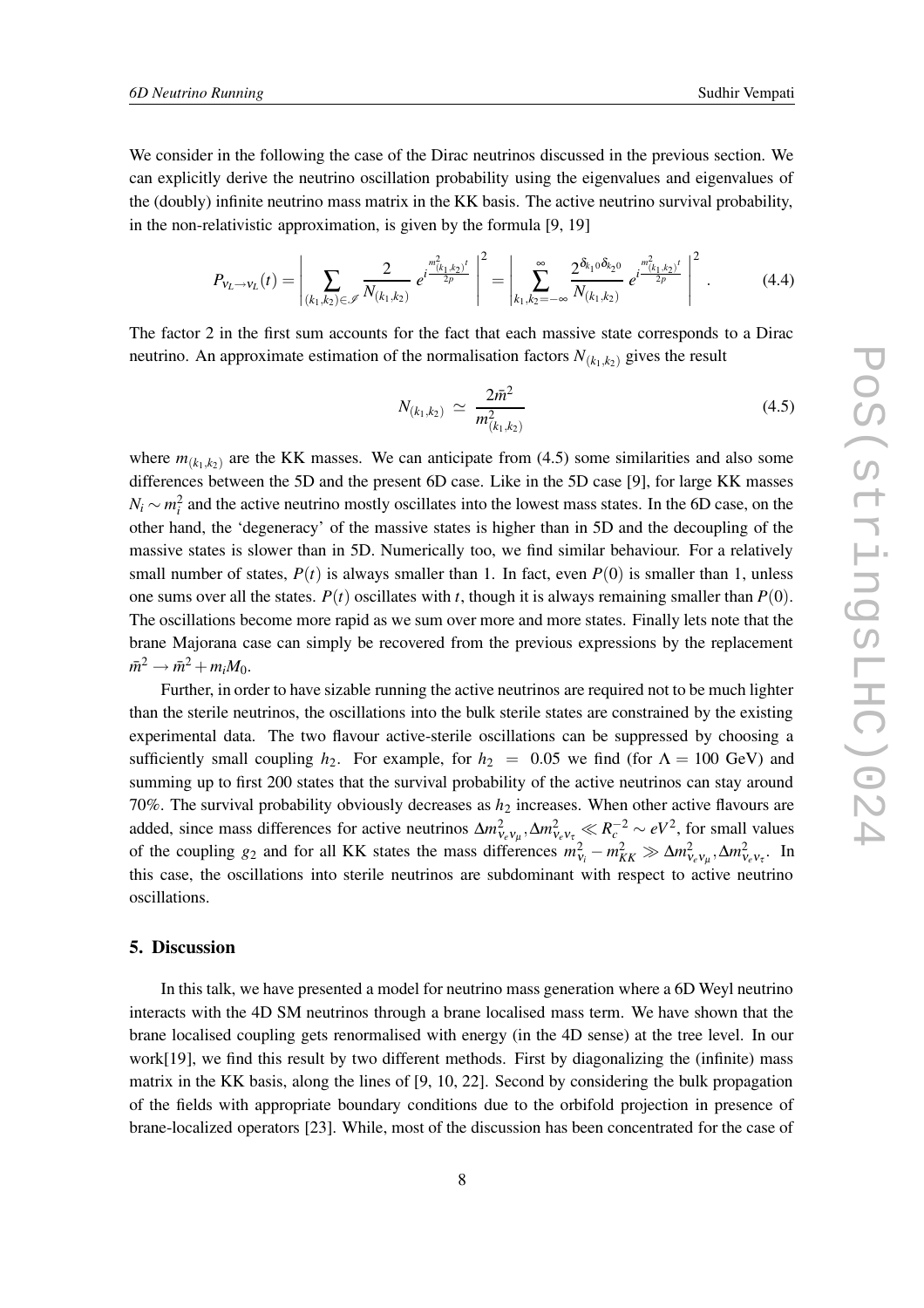a single generation, we can easily extend the analysis presented for more than one flavour. In such a case, we need to introduce three distinct bulk sterile Weyl fermions Ψ*<sup>a</sup>* and therefore the branebulk mixing mass term becomes a  $3 \times 3$  matrix. It can be then shown that the classical running does not modify the flavour mixing present at the scale  $\Lambda$  by renormalising it in evolving towards low energy.

**Acknowledgements** : I am grateful to my collaborators E. Dudas and C. Grojean without whom this work would not have been done. We are grateful to G. Bhattacharyya, T. Gherghetta, P. Holstein, S. Lavignac, J. Mourad, C. Papineau, M. Peloso, K. Sridhar and especially to V. Rubakov for suggestions and discussions.

#### **References**

- [1] N. Arkani-Hamed, S. Dimopoulos and G. R. Dvali, Phys. Lett. B **429**, 263 (1998) [arXiv:hep-ph/9803315] ; I. Antoniadis, N. Arkani-Hamed, S. Dimopoulos and G. R. Dvali, Phys. Lett. B **436**, 257 (1998) [arXiv:hep-ph/9804398].
- [2] I. Antoniadis, Phys. Lett. B **246**, 377 (1990).
- [3] L. Randall and R. Sundrum, Phys. Rev. Lett. **83**, 3370 (1999) [arXiv:hep-ph/9905221] ; Phys. Rev. Lett. **83** (1999) 4690 [arXiv:hep-th/9906064] ; M. Gogberashvili, Int. J. Mod. Phys. D **11** (2002) 1635 [arXiv:hep-ph/9812296].
- [4] K. R. Dienes, E. Dudas and T. Gherghetta, Phys. Lett. B **436**, 55 (1998) [arXiv:hep-ph/9803466]; K. R. Dienes, E. Dudas and T. Gherghetta, Nucl. Phys. B **537**, 47 (1999) [arXiv:hep-ph/9806292].
- [5] A. Delgado, A. Pomarol and M. Quiros, JHEP **0001**, 030 (2000) [arXiv:hep-ph/9911252]; T. Appelquist, H. C. Cheng and B. A. Dobrescu, Phys. Rev. D **64** (2001) 035002 [arXiv:hep-ph/0012100].
- [6] G. F. Giudice, R. Rattazzi and J. D. Wells, Nucl. Phys. B **544**, 3 (1999) [arXiv:hep-ph/9811291]; E. A. Mirabelli, M. Perelstein and M. E. Peskin, Phys. Rev. Lett. **82** (1999) 2236 [arXiv:hep-ph/9811337]; T. Han, J. D. Lykken and R. J. Zhang, Phys. Rev. D **59** (1999) 105006 [arXiv:hep-ph/9811350].
- [7] Y. Fukuda *et al.* [Super-Kamiokande Collaboration], Phys. Rev. Lett. **81** (1998) 1562 [arXiv:hep-ex/9807003]; S. Fukuda *et al.* [Super-Kamiokande Collaboration], Phys. Rev. Lett. **86** (2001) 5651 [arXiv:hep-ex/0103032].
- [8] P. Minkowski, Phys. Lett. B **67** (1977) 421 ; M. Gell-Mann, P. Ramond and R. Slansky, in *(P. van Nieuwenhuisen and D.Z. Freedman eds.), North-Holland, Amsterdam, 1979*; T. Yanagida, in *Proceedings of the Workshop on Unified Theories and Baryon Number in the Universe* (A. Sawada and A. Sugamoto eds.), KEK preprint 79-18, 1979; R. N. Mohapatra and G. Senjanovic, Phys. Rev. Lett. **44** (1980) 912.
- [9] K. R. Dienes, E. Dudas and T. Gherghetta, Nucl. Phys. B **557**, 25 (1999) [arXiv:hep-ph/9811428]; K. R. Dienes and I. Sarcevic, Phys. Lett. B **500** (2001) 133 [arXiv:hep-ph/0008144].
- [10] N. Arkani-Hamed, S. Dimopoulos, G. R. Dvali and J. March-Russell, Phys. Rev. D **65** (2002) 024032 [arXiv:hep-ph/9811448] ; G. R. Dvali and A. Y. Smirnov, Nucl. Phys. B **563** (1999) 63 [arXiv:hep-ph/9904211].
- [11] Y. Grossman and M. Neubert, Phys. Lett. B **474** (2000) 361 [arXiv:hep-ph/9912408]; T. Gherghetta and A. Pomarol, Nucl. Phys. B **586** (2000) 141 [arXiv:hep-ph/0003129].